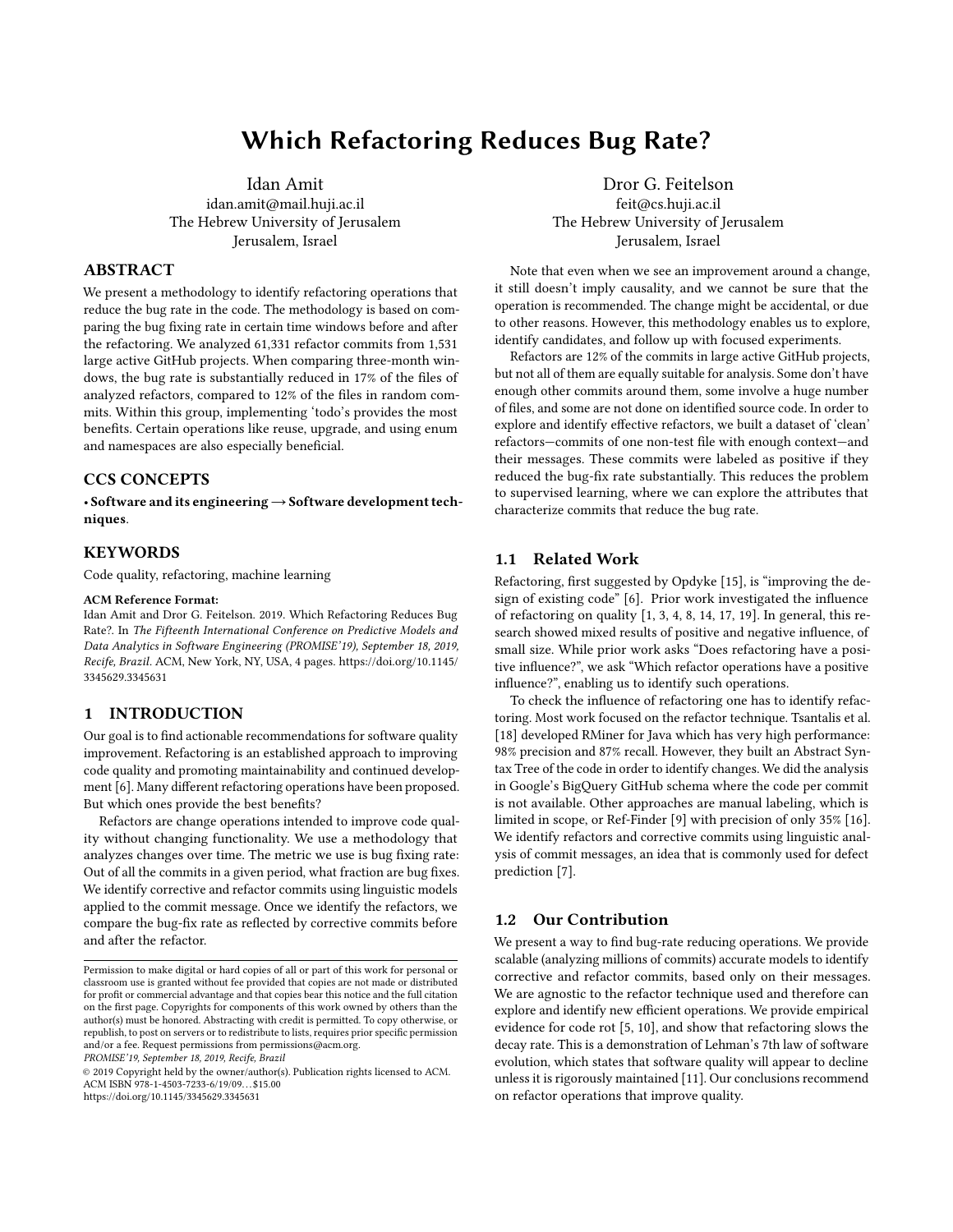# 2 CHANGE IDENTIFICATION AND SCOPE

### 2.1 Linguistic Models for Commit Types

There are 10,845 open source projects in GitHub with 500+ commits in 2018. We analyzed the 1,531 non-fork projects [\[2\]](#page-3-17), since forks are very close to their origin, are redundant, and distort the distribution.

We sampled uniformly random commits from the large active projects. We labeled the commits following the taxonomy of Lientz et al. [\[13\]](#page-3-18) into corrective, adaptive, and perfective. We also labeled refactor as a sub type of perfective. We then built a linguistic model for commit messages, identifying positive occurrences and removing invalid ones (e.g., due to negative context, modals, or being part of a different unrelated term). We used a test set of 1,100 samples on which we evaluated the classifiers. The corrective model has accuracy of 89%, precision of 84%, and recall of 69%. For the refactor model, the accuracy is 93%, precision is 80%, and recall is 61%. For our refactor use-case we need high precision. Moreover, knowing the precision value enables us to estimate the real influence, considering that 20% of the hits are not refactors. Our analysis doesn't depend directly on the recall, yet the higher the recall, the more cases we will have. See supplementary materials for more details.

### 2.2 Building a Refactors Dataset

Using the models we identified 749,603 commits as refactors. The commits differ by their suitability to change analysis. A refactor might be subject to noise due to few commits in context and application to many files. We look for clean, less noisy, commits. Yet, the more restrictive the definition of a clean refactor, the fewer cases we have to analyze. Hence, we are in a tradeoff between quantity and cleanness.

The following describes the 176,309 refactors done during 2018, on which we based our decisions regarding the scope of refactors to analyze and their context. The full distributions and generating code are part of the [supplementary materials.](#page-3-19)

First, we are interested only in refactoring done on source code. We used the 28 major source code filename extensions, which cover 49% of GitHub files. Out of all the (file, refactor commit) pairs, 57% belong to a major source code extension.

Another set of files that we would like to scope out are test files, since the goal and behavior of tests is different from regular code. Moreover, a refactor involving a test is likely to refactor the tested file and not the test file. Since the code is not available in BigQuery, we identify test files by matching their path with the pattern 'test'[\[12,](#page-3-20) [20\]](#page-3-21), which matched 21%.

We define the context of a refactor as the commits made to the same file before and after the refactor. In order to identify a change, we need at least one commit before and after the refactor, and more are needed for a robust analysis. In a context that spans three months, 57% had fewer than 10 commits before the refactor and 56% had fewer than 10 commits after it. In a context that spans six months the figures were 56% and 48%. Aiming for clean results we examined the 61,331 refactor commits with at least 10 commits in 3 months on either side, and involving a single non-test file.

## 3 REFACTOR INFLUENCE ANALYSIS

We first explain the methodology and then present results.

# 3.1 Linguistic Identification of Useful Refactors

Refactors are diverse in type, size, goal, subject, and implementation. As we show below, their effect on bug rate has a high standard deviation. This hints that there might be different types of refactors with different effects.

In order to identify the most effective refactors, we retrieved the commit messages from our refactor dataset and tokenized them. We labeled them by whether the refactor reduced the bug rate by at least 0.1. This enabled us to use machine learning to predict improvement and evaluate influence. However, the number of tokens is very high, the same semantic meaning might be represented by different tokens, and all probabilities are subject to noise. Therefore, we used linguistic and domain knowledge to map the tokens into groups, e.g. considering 'reorganizes', 'reorganized' and 'repackaging' as members of the 'reorganize' group.

### 3.2 Using Coupling as a Metric

Linguistic analysis as described above is based on what the developer intended to do in the refactor, and documented in the commit message. But the refactor might fail to fulfill the intent or have other side effects. It is therefore interesting to also look at the effect of software properties that just happened to change. We use coupling, which is a metric of software quality, and examine the influence of a reduction in the coupling on the bug-fix rate.

Zimmermann et al. [\[21\]](#page-3-22) showed that co-changes analysis, namely files that change in the same commit, can be used to detect coupling. We use the idea as a file-level metric for coupling based on the size of co-changes. A commit is a unit of work ideally reflecting the completion of a task. It should contain only the files relevant to that task. A large number of files needed for a task means coupling. Therefore, the metric is the average number of files in a commit.

The same approach can be applied to other software metrics such as length, readability, and complexity.

### 3.3 Influence of Refactoring

In order to analyze the influence of refactors, we should first know what happens without them. We compared the bug-fix rates of files in two adjacent three-month windows and saw that only 42% of the files had a lower bug-fix rate in the later window. The average difference in the bug-fix rate is only 0.004, with standard deviation of 0.2. Probability of improving by 0.1 or more was 12% (with 10 commits, 0.1 means one commit). These results indicate code rot, yet show that code quality decreases slowly and with a variance that is much larger than the change.

We present the influence of refactors in table [1.](#page-2-0) We examined clean refactors with at least 10 commits in a three-month window before them and in two such windows after them. The requirement for the second window reduces the dataset by about 35%.

The average change in the bug rate is small for all refactor types, and in all but one it is positive (an increase in bug rate). However, the standard deviation is large, so there are many cases where the refactoring does help. The results are sorted according to the probability of a substantial reduction in the bug rate (emphasized), where "substantial" is taken to be at least 0.1 in a 3-month context. In all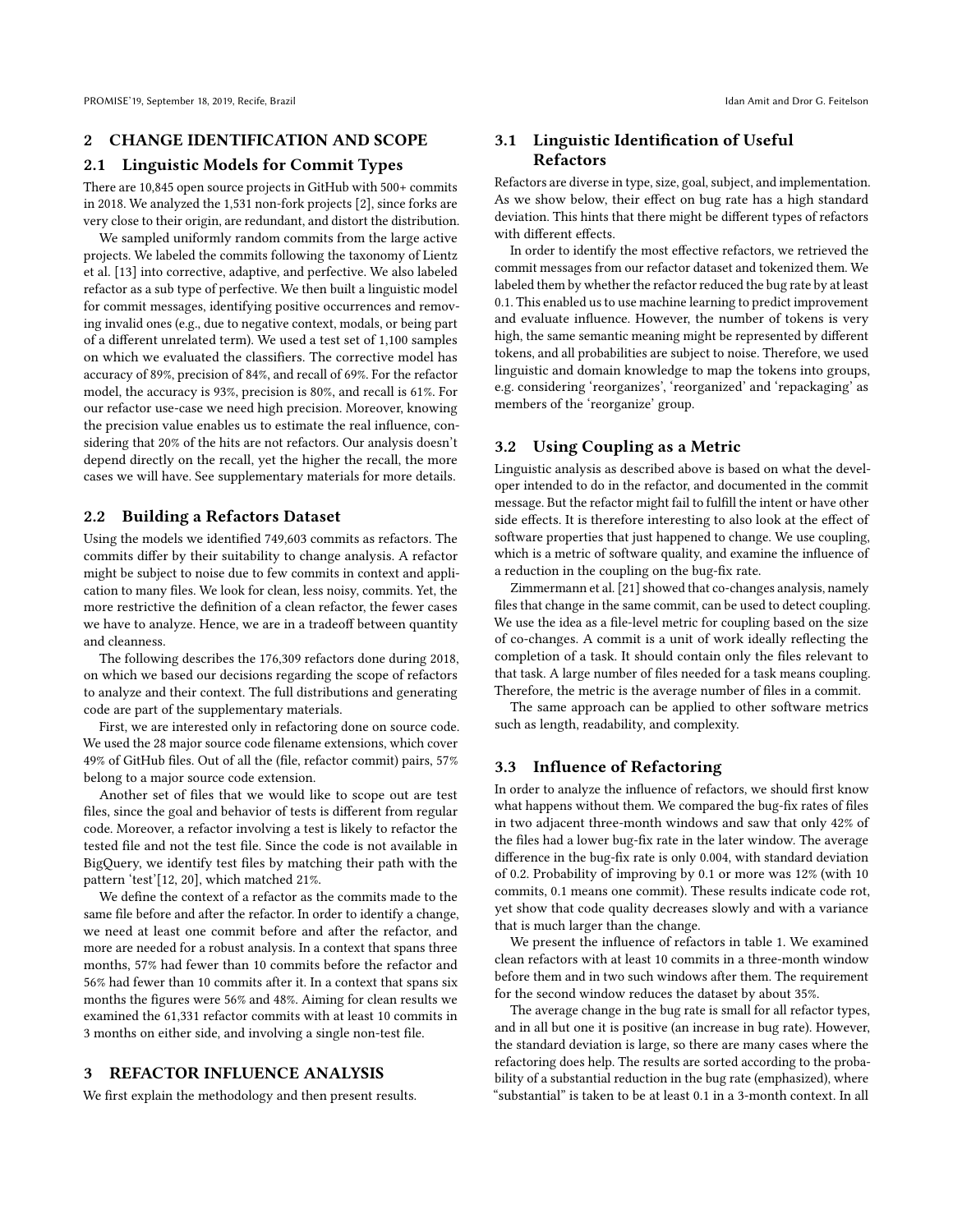<span id="page-2-0"></span>Table 1: Effect of refactor operations on bug rate

| Metric:            |        | difference         | probability to improve |       |          |        |
|--------------------|--------|--------------------|------------------------|-------|----------|--------|
|                    |        | $Avg{\pm}stddev$   | by $>0.1$ by $>0$      |       | by > 0   | by > 0 |
| Window before:     |        | 3mon               | 3mon                   | 3mon  | 3mon     | 6mon   |
| Window after:      |        | 3mon               | 3mon                   | 3mon  | $4-6$ mn | 6mon   |
| Action<br>Commits  |        |                    |                        |       |          |        |
| todo               | 256    | $-0.003 \pm 0.137$ | 0.248                  | 0.493 | 0.523    | 0.500  |
| feedback           | 149    | $0.005 \pm 0.137$  | 0.228                  | 0.479 | 0.407    | 0.419  |
| reuse              | 122    | $0.027 \pm 0.136$  | 0.211                  | 0.398 | 0.451    | 0.511  |
| upgrade            | 79     | $0.002 \pm 0.134$  | 0.205                  | 0.446 | 0.566    | 0.506  |
| SE goals           | 995    | $0.003 \pm 0.137$  | 0.205                  | 0.485 | 0.527    | 0.506  |
| sp/tab             | 358    | $0.000 \pm 0.132$  | 0.202                  | 0.486 | 0.469    | 0.499  |
| improve            | 3,193  | $0.005 \pm 0.135$  | 0.196                  | 0.482 | 0.484    | 0.486  |
| optimization 1,141 |        | $0.005 \pm 0.135$  | 0.196                  | 0.465 | 0.475    | 0.457  |
| refactor           | 4,241  | $0.006 \pm 0.133$  | 0.186                  | 0.465 | 0.505    | 0.489  |
| enum/ns            | 261    | $0.004 \pm 0.121$  | 0.184                  | 0.494 | 0.494    | 0.523  |
| unneeded           | 7,167  | $0.001 \pm 0.129$  | 0.180                  | 0.501 | 0.496    | 0.502  |
| rework             | 850    | $0.013 \pm 0.133$  | 0.178                  | 0.449 | 0.466    | 0.401  |
| baseline           | 39,944 | $0.005 \pm 0.127$  | 0.172                  | 0.475 | 0.486    | 0.476  |
| reorganize         | 423    | $0.013 \pm 0.144$  | 0.168                  | 0.410 | 0.487    | 0.462  |
| rename             | 2,492  | $0.003 \pm 0.123$  | 0.168                  | 0.463 | 0.481    | 0.459  |
| simplify           | 2,605  | $0.004 \pm 0.122$  | 0.164                  | 0.473 | 0.471    | 0.461  |
| clean              | 595    | $0.009 \pm 0.134$  | 0.162                  | 0.460 | 0.482    | 0.482  |
| coupling           | 10,180 | $0.028 + 0.133$    | 0.135                  | 0.403 | 0.447    | 0.459  |
| style              | 196    | $0.036 \pm 0.137$  | 0.132                  | 0.397 | 0.470    | 0.420  |
| spelling           | 47     | $0.046 \pm 0.128$  | 0.080                  | 0.380 | 0.500    | 0.360  |

cases but one this was larger than the 12% found for general commits. The next column shows the probability for any improvement, and the last two consider alternative time windows. "Commits" is the number of refactors we analyze. Note that some of the results are based on a small number of cases.

The rows of the table represent the refactoring operations. The baseline row (emphasized) presents the influence of a general refactor. Operations that may require explanation are 'feedback' - with external feedback (human as code review or mechanical as pylint), 'enum/ns' - software engineering constructs like enum or namespace, 'SE goals' - explicit reference to a software goal like abstraction, 'unneeded' - removing unneeded code, 'sp/tab' - the whitespace/tabs wars common in the Python community, 'refactor' explicitly mentioning the term. 'Coupling' is refactors that had a side-effect of reducing the number of non-test files in the commit by at least one file. The rest of the operations are a textual evidence of the name of the operation and its semantically equivalent terms. A refactor can involve several operations.

Only one operation had a probability for improvement of 50% in the next three months. However, in 75% of them the probability of improvement was better than the 42% expected for general commits. Observing the difference average and standard deviation it is clear that all changes are small, usually reducing the quality and with a high variance. This explains the mixed results in prior work. None of the operations is a silver bullet or even reaches 60% probability of improvement and a substantial reduction in bug rate.

Another result is that four to six months after the refactor many operations are better than after one to three months. This might suggest that a refactor disrupts the system and might cause more bugs in the short term. But good refactors have a return on investment in the long term, and for some operations the six-month bug rate shows improvement.

# 3.4 Possible Explanations

Once we can identify influential operations, the first question that comes to mind is "Why does it influence in this way?" We don't claim to provide answers here but to suggest ideas that should be investigated on their own.

The probability of reducing the bug rate by 0.1 between two 3 month periods is 12%. Doing a refactor raises the probability to 17%. The leading operation is 'todo', though based on a small number of cases. It is interesting to further investigate why it is so influential. A possible reason is that 'todo's actually reflect what the developers themselves think should be done, based on their knowledge of the code, and it is indeed advisable to act on this input.

'Feedback' and 'SE goals' indicate a change that is supported by an external influence and guided. Maybe the identification of a proper target contributes to the success. 'Feedback' is not a specific change but a result of consulting, and its substantial improvement probability is 32% higher than that of a baseline refactor.

'Reuse' and 'upgrade' should have been a free lunch, using an already-existing component. However, the change itself led to short term bugs and returning the investment only in the longer term.

The influence of 'improve' is lower, suggesting that we might not be as good as we think in identifying needed improvements. This is even more so with 'clean' and 'reorganize', which are slightly less beneficial than a general refactor, and 'rework', which is perhaps marginally better.

Simplification is one of the most advocated principles in software engineering and in general. One would expect that the influence of simplification would be high, but our results indicate it is lower than a general refactor. It will be interesting to investigate if simplification refactors indeed improve complexity metrics.

Interestingly, other than 'rename' and 'unneeded', we didn't identify the linguistic expression of any refactor technique (e.g., 'extract method', 'pull up/down'). This might suggest that the context and goal, and not the technique, are the cause of influence. A focused study is needed to verify this.

Reduced coupling is slightly worse than no refactor in the first 3 months, and improves later. This might hint that a large reduction in coupling is somewhat positive but involves destabilizing the system.

# 3.5 Influence on the System and Influence of the Developer

The linguistic exploration led to some surprising results. Consider the removal of unneeded code, whitespace wars, style, rename, and spelling. The compiler is indifferent to all of them, yet we see that they have an effect. Hence, they influence via the developer, who might make more bugs, e.g. due to confusing variable names.

The terms of whitespace wars, style, and spelling were not part of our definition of a refactor. But their influence was big enough to be observed in our refactor model hits. It is also possible that developers who pay attention to style, pay attention to quality in